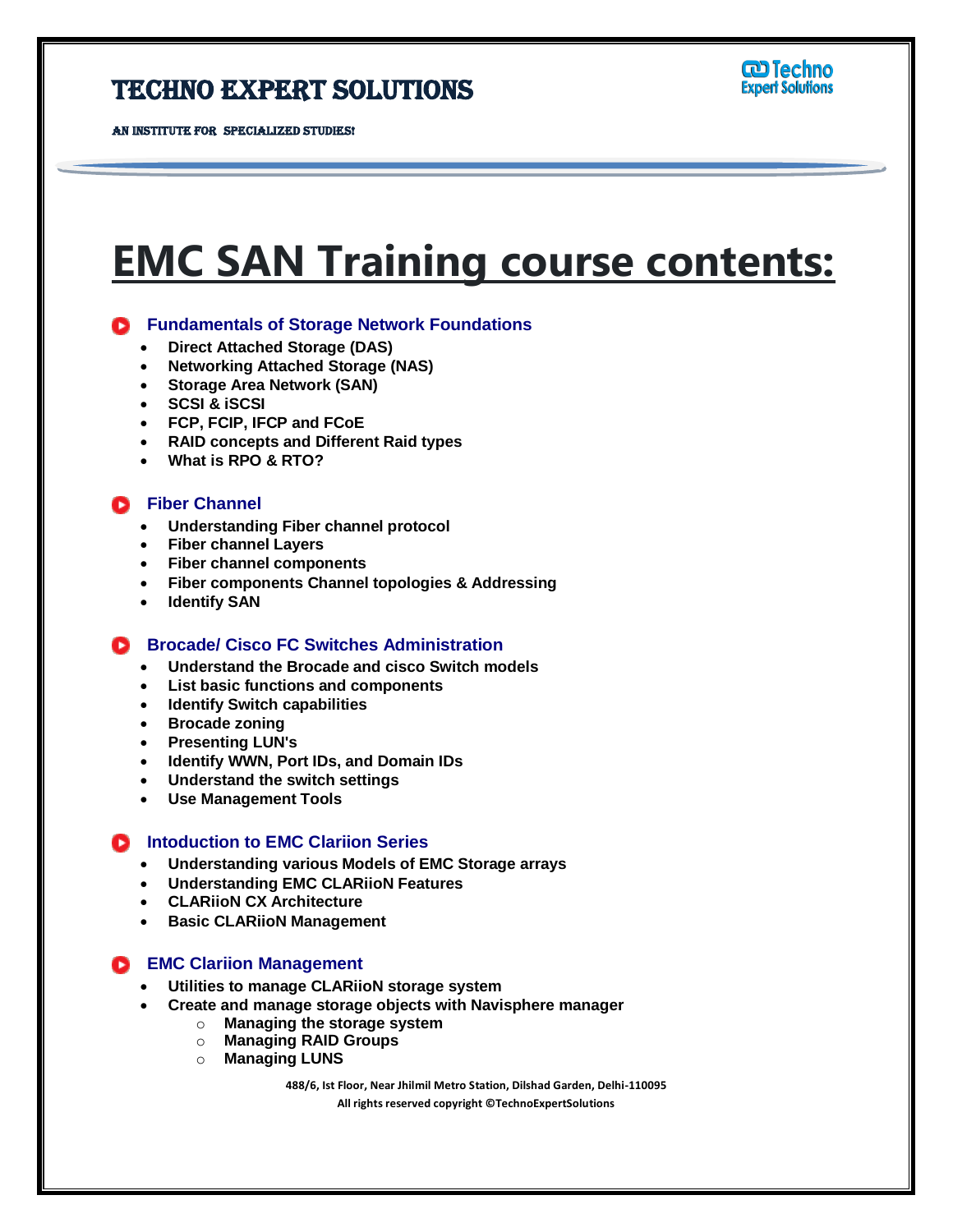## Techno Expert Solutions

#### AN INSTITUTE FOR SPECIALIZED STUDIES!



- **Create and manage storage objects with Navisphere CLI**
	- o **Managing the storage system**
	- o **Managing RAID Groups**
	- o **Managing LUNS**

### **B** EMC CLARIION

- **Lun masking using Access Logix**
- **Metalun and migration of LUN on the clariion**
- **Powerpath management**
- **Cache management**
- **Event Monitor**
- **Navisphere Analyzer**

#### **EMC CLARiioN Management Replication Technoloies**

- **Overview of Snapview, Configure and Manage snapview**
- **Overview of SANCopy, Configure SANCopy**
- **Overview of Mirror View, Configure Mirror View**

#### **Power Path Management**

- **Overview of EMC Powerpath, Configure & Manage Powerpath**
- **Powerpath commands**

#### **EMC Symmetrix Series Introduction**

- **Symmetrix Management Console**
- **Symmetrix configuration and replication tasks with SMC**
- **Differences between SMC and the Solutions Enabler command line interface{SYMCLI}**
- **Principles behind gatekeeper management**
- **Solutions Enabler daemons and functions of commonly used ones**

#### **Symmetrix Confugration Management**

- **Hardware components in the host to Symmetrix I/O Path**
- **Types and uses of Devices and Meta Volumes**
- **Purposes of mapping, unmapping, and setting port characteristics**
- **Purpose of masking devices**
- **Benefits and usage of Auto provisioning groups**
- **Use of HBA flags set with symaccess and how they work with port Provisioning groups**

#### **Symmetrix Business Continuity Management**

- **TimeFinder/Clone theory of operations and its application**
- **TimeFinder/Snap theory of operations and its application**
- **TimeFinder host considerations and configurations**
- **TimeFinder Consistency technology theory of operations and its application**
- **SRDF/S theory of operations and its application**
- **SRDF/A theory of operations and its application**

**488/6, Ist Floor, Near Jhilmil Metro Station, Dilshad Garden, Delhi-110095 All rights reserved copyright ©TechnoExpertSolutions**